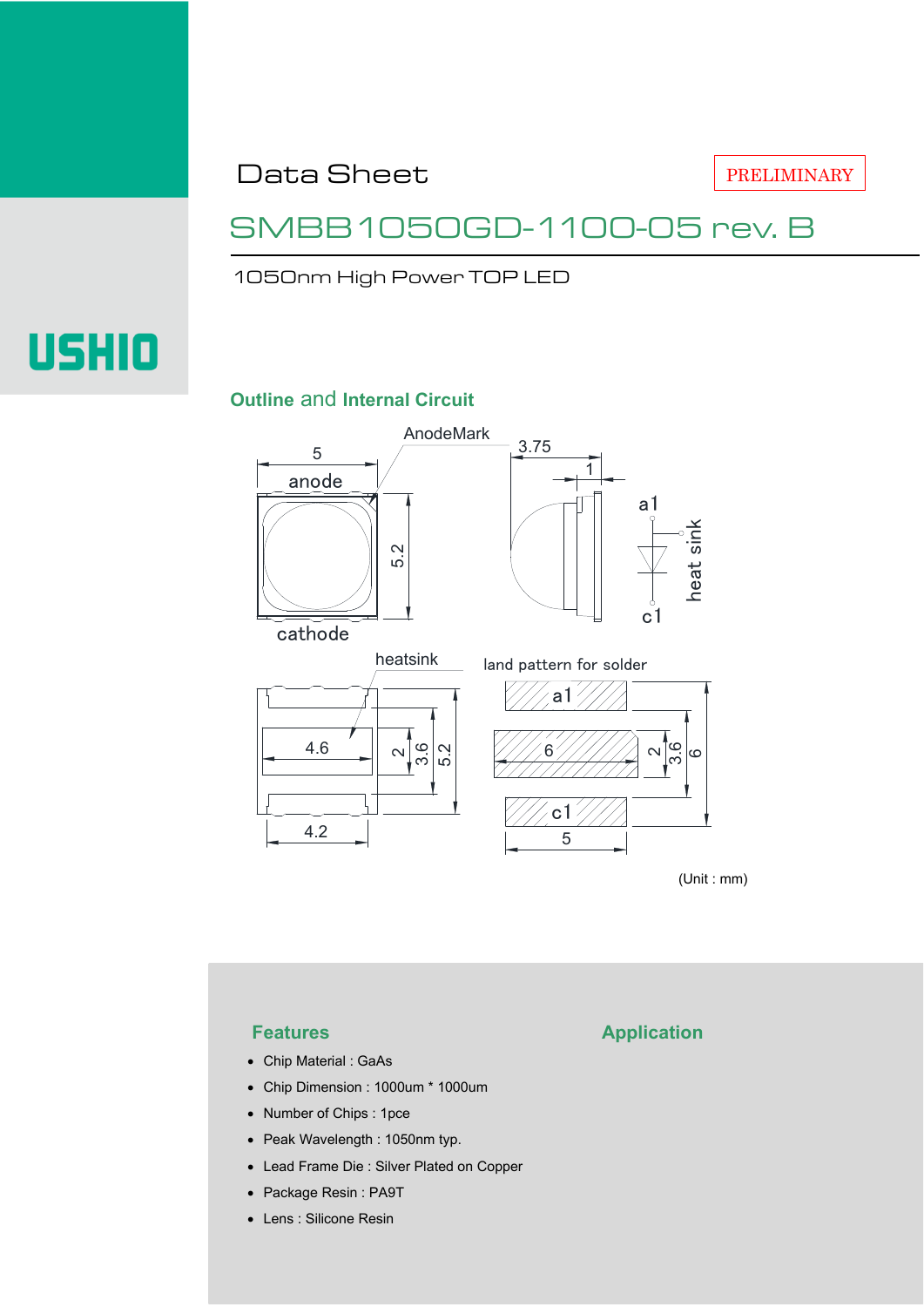

### **Absolute Maximum Ratings (Tc=25°C)**

| <b>Item</b>                  | <b>Symbol</b> | <b>Ratings</b>  | <b>Unit</b> |
|------------------------------|---------------|-----------------|-------------|
| Power Dissipation            | <b>PD</b>     | 1800            | mW          |
| <b>Forward Current</b>       | IF            | 1000            | mA          |
| <b>Pulse Forward Current</b> | <b>IFP</b>    | 2000            | mA          |
| Reverse Voltage              | <b>VR</b>     | 5               | $\vee$      |
| <b>Thermal Resistance</b>    | Rthja         | 10              | K/W         |
| Junction Temperature         | Tj            | 120             | $^{\circ}C$ |
| <b>Operating Temperature</b> | Topr          | $-40 \sim +100$ | $^{\circ}C$ |
| Storage Temperature          | Tstg          | $-40 - +100$    | $^{\circ}C$ |
| <b>Soldering Temperature</b> | <b>TSOL</b>   | 250             | °С          |

‡Pulse Forward Current condition : Duty 1% and Pulse Width=10us.

‡Soldering condition : Soldering condition must be completed with 5 seconds at 250°C.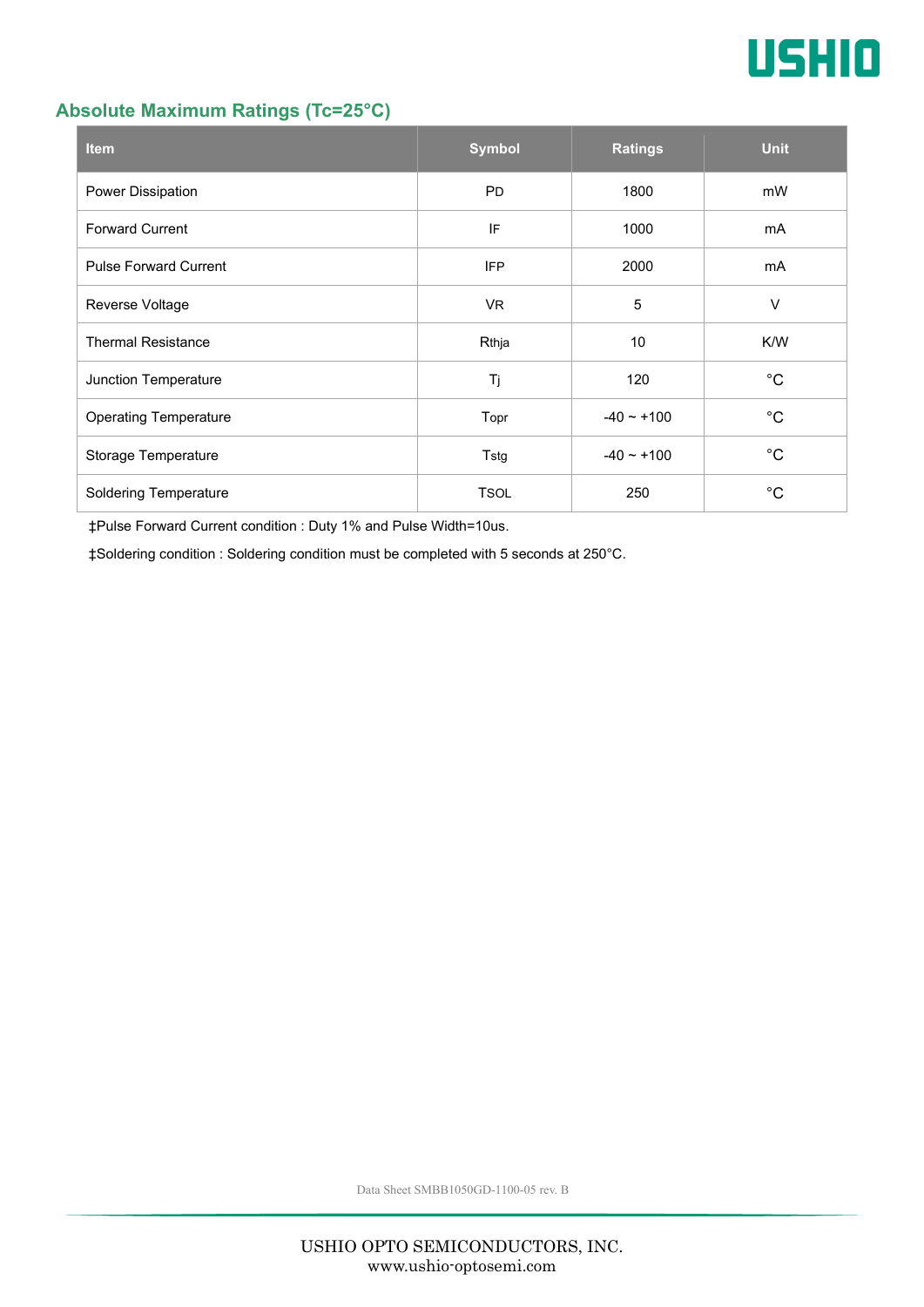

### **Optical and Electrical Characteristics (Tc=25°C)**

(\*: 100% testing, \*\*: reference value)

| <b>Parameter</b>            | <b>Symbol</b>    | <b>Min</b> | <b>Typ</b> | <b>Max</b>      | <b>Unit</b> | <b>Test Condition</b> |
|-----------------------------|------------------|------------|------------|-----------------|-------------|-----------------------|
| Forward Voltage             | <b>VF</b>        |            | 1.5        | (1.8)           | $\vee$      | $IF=1A*$              |
|                             | <b>VFP</b>       |            | 1.8        |                 |             | $IFP = 2A**$          |
| <b>Reverse Current</b>      | IR               |            |            | 10 <sup>°</sup> | uA          | $VR=5V^*$             |
| <b>Total Radiated Power</b> | PO               | (520)      | 750        |                 | mW          | $IF=1A*$              |
|                             |                  |            |            |                 |             | $T = 100ms$           |
|                             |                  |            | 1200       |                 |             | $IFP = 2A**$          |
| Radiant Intensity           | IE.              |            | 1100       |                 | mW/sr       | $IF=1A**$             |
|                             |                  |            | 1800       |                 |             | $IFP = 2A**$          |
| Peak Wavelength             | $\lambda p$      | 1000       |            | 1100            | nm          | $IF=1A*$              |
| Half Width                  | $\Delta \lambda$ |            | 50         |                 | nm          | $IF=1A**$             |
| Viewing Half Angle          | $\theta$ 1/2     |            | ±44        |                 | deg.        | IF=100mA**            |
| <b>Rise Time</b>            | tr               |            | 10         |                 | ns          | $IF=1A**$             |
| Fall Time                   | tf               |            | 20         |                 | ns          | $IF=1A**$             |

‡Radiated Power is measured by G8370-85.

‡Radiant Intensity is measured by ANDO Optical Multi Meter AQ2140 & AQ2743.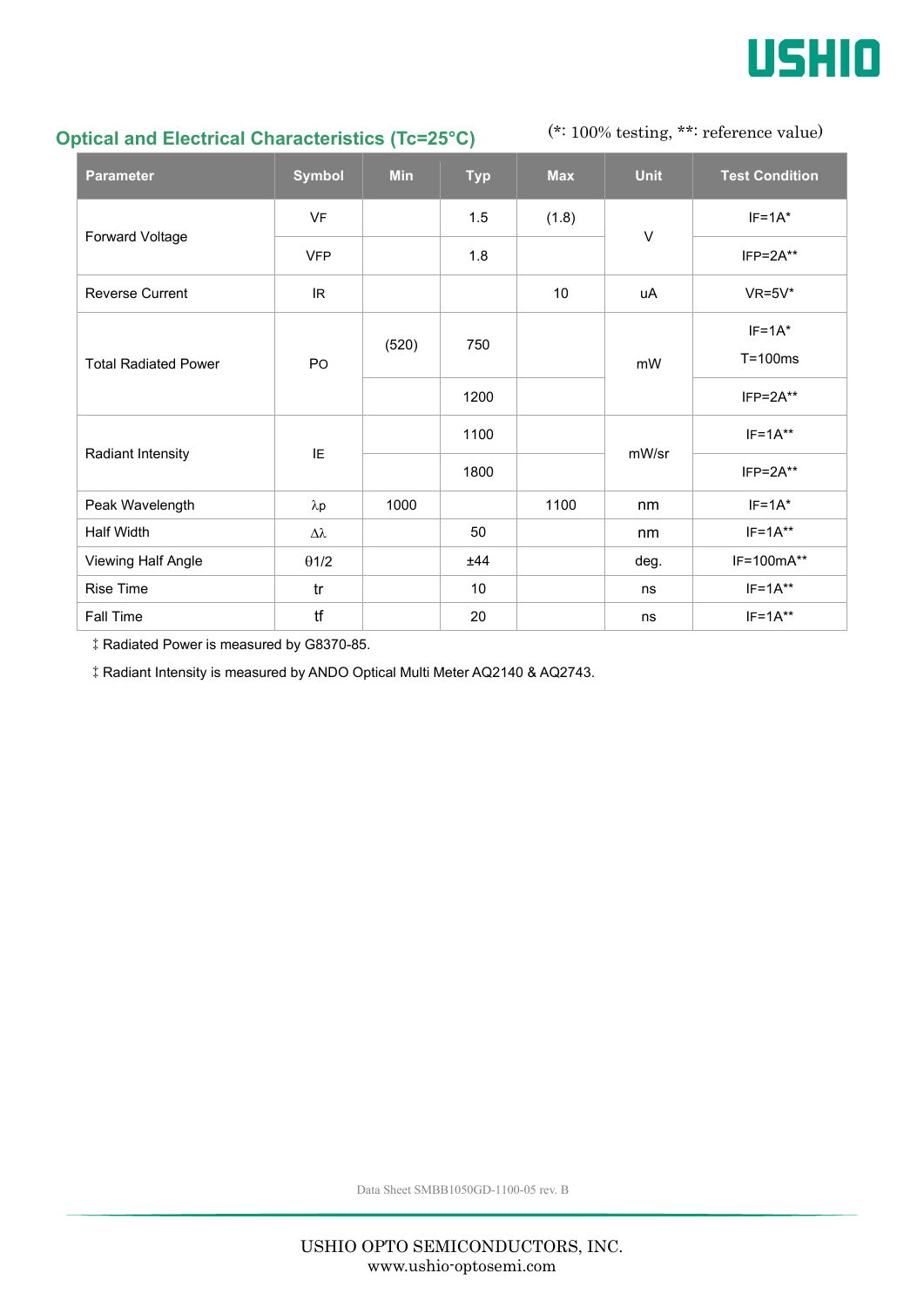

### **Typical Characteristic Curves**

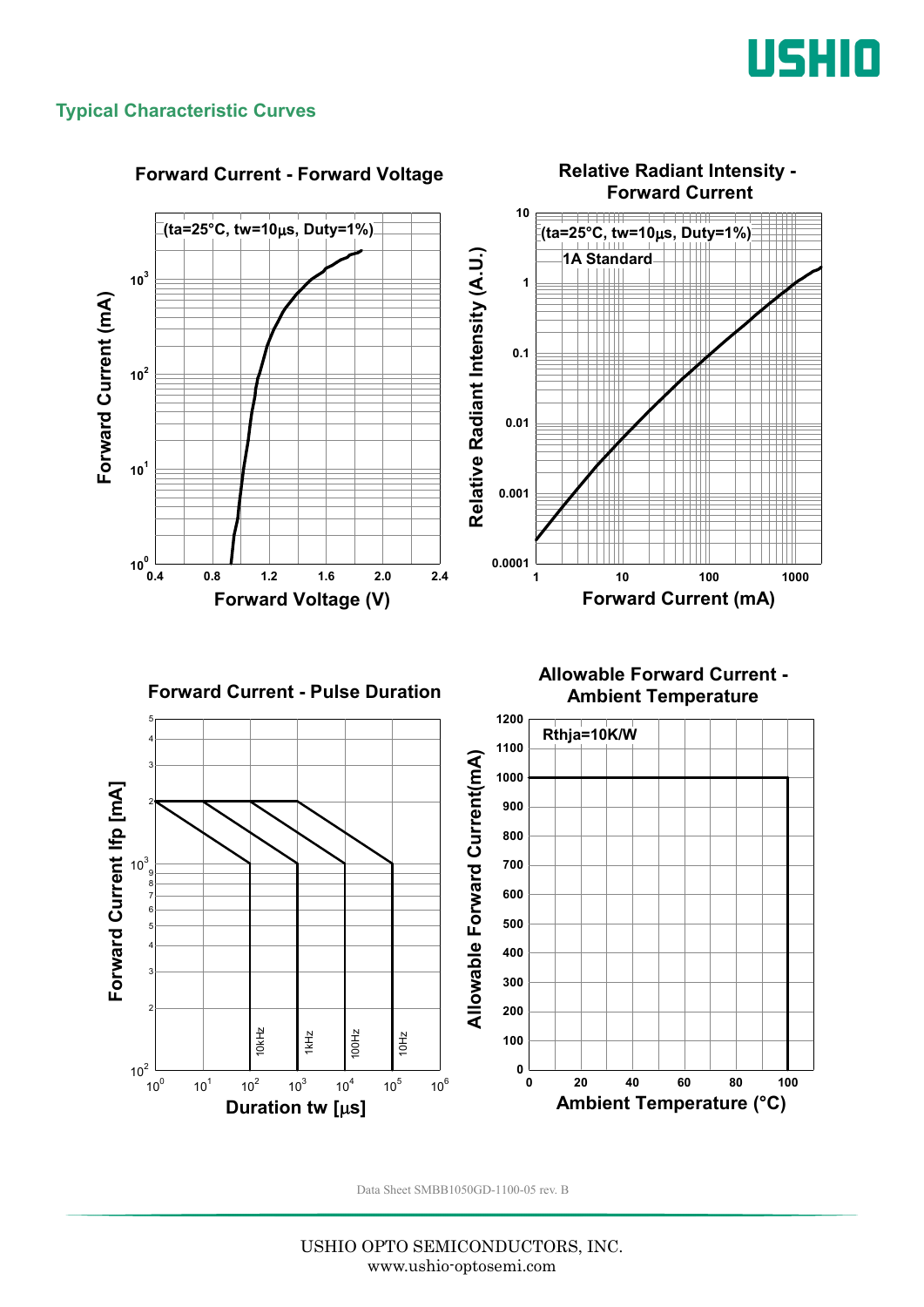



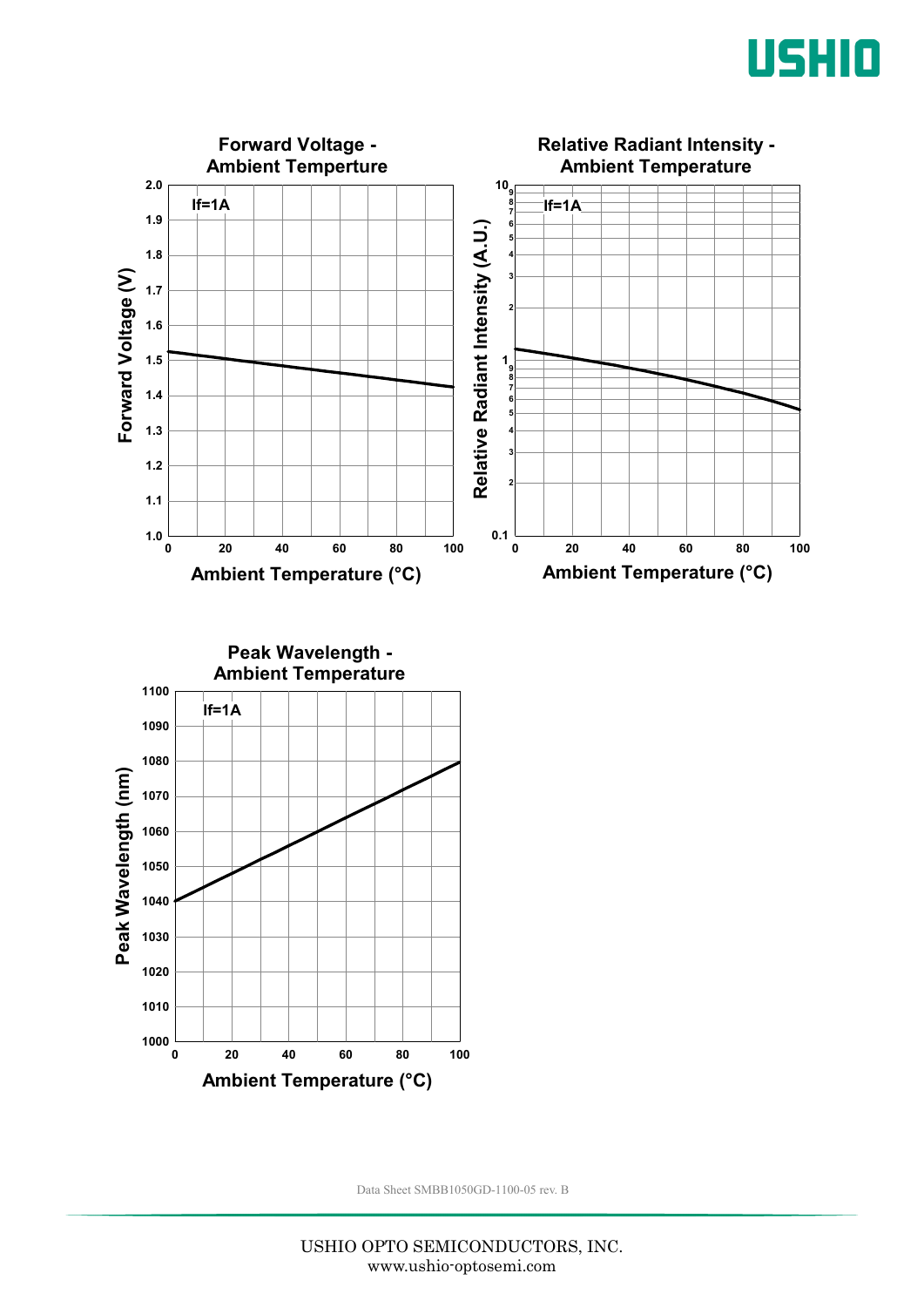

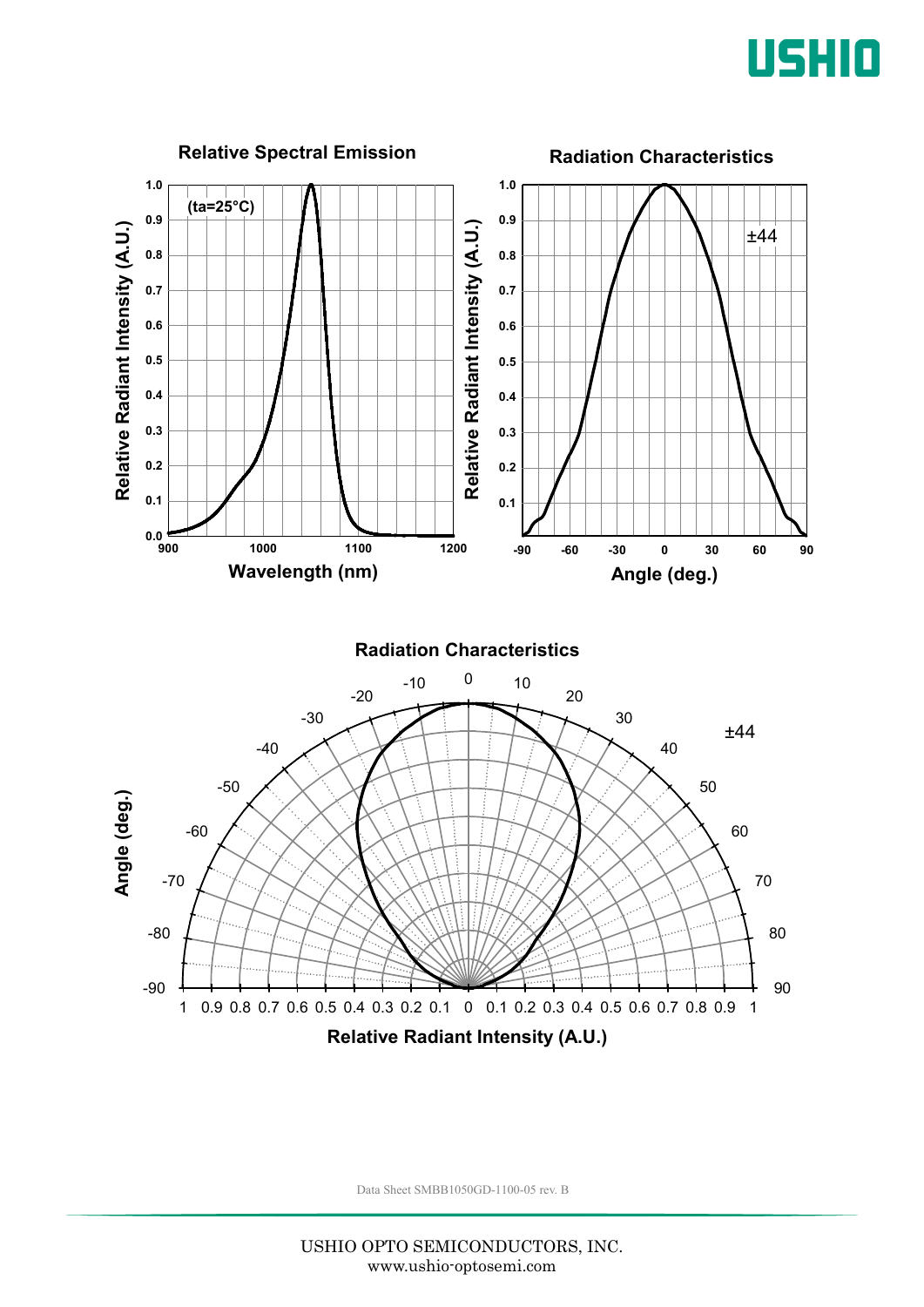## USHIO

### **Recommended Reflow Soldering Profile**

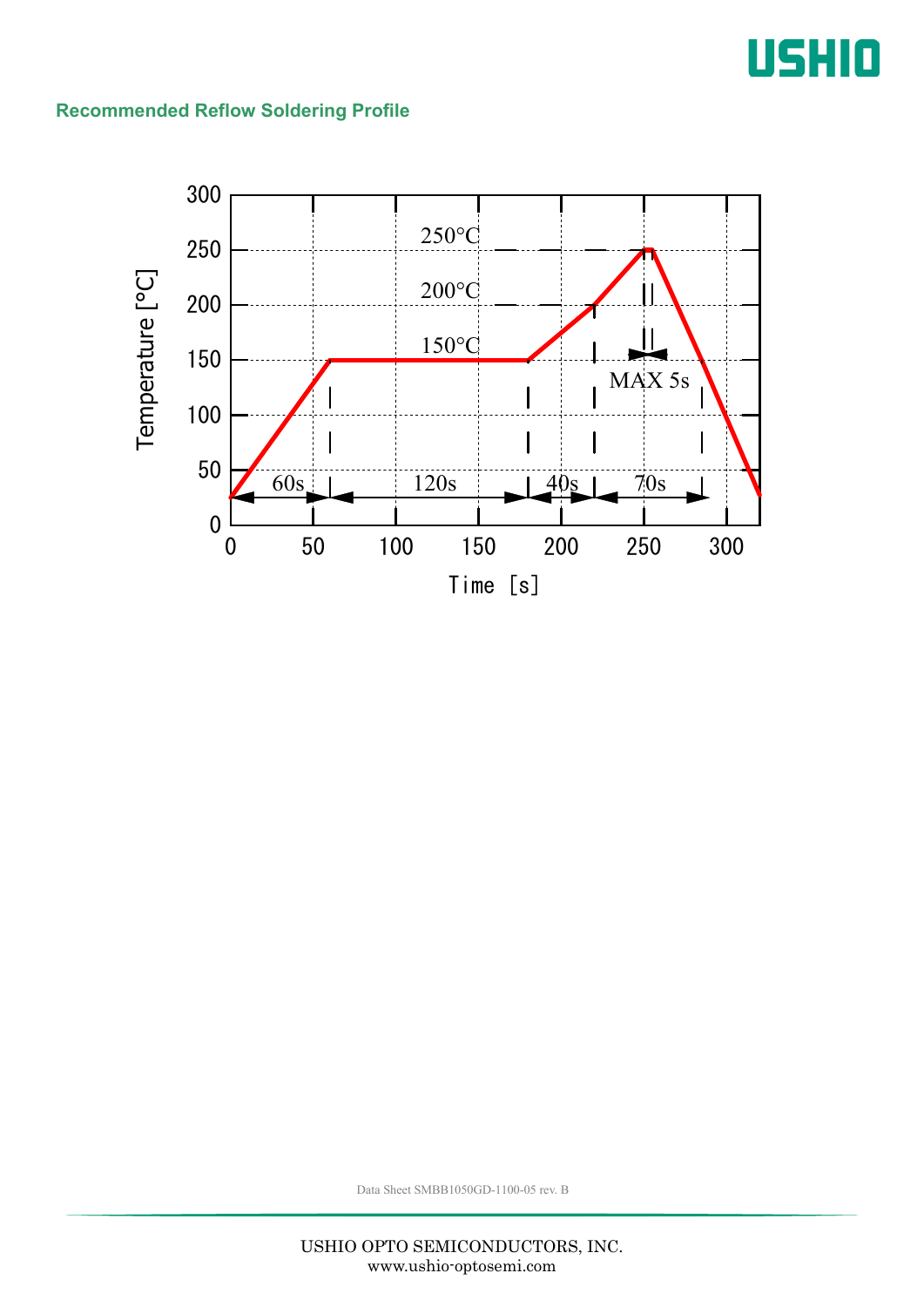

### **Wrapping**

Moisture barrier bag aluminum laminated film with a desiccant to keep out the moisture absorption during the transportation and storage.

### **SMD LED storage and handling precautions Storage Conditions before Opening a Moisture-Barrier Aluminum Bag**

- Before opening a moisture-barrier aluminum bag, please store it at <30ºC, <60%RH.
- Please note that the maximum shelf life is 12 months under these conditions.

### **Storage Conditions after Opening a Moisture-Barrier Aluminum Bag**

- After opening a moisture-barrier aluminum bag, store the aluminum bag and silica gel in a desiccator.
- After opening the bag, please solder the LEDs within 72 hours in a room with 5 30ºC, <50%RH.
- Please put any unused, remaining LEDs and silica gel back in the same aluminum bag and then vacuum-seal the bag.
- It is recommended to keep the re-sealed bag in a desiccator at <30%RH.
- The 72-hour- long floor life does not include the time while LEDs are stored in the moisture-barrier aluminum bag. However, we strongly recommend to solder the LEDs as soon as possible after opening the aluminum bag

### **Notes about Re-sealing a Moisture-Barrier Aluminum Bag**

 When vacuum-sealing an opened aluminum bag, if you find the moisture-indicator of the silica gel has changed to pink from blue (indicating a relative humidity of 30 % or more), please do not use the unused LEDs, the aluminum bag, or the silica gel.

### **Notes about Opening a Re-sealed Moisture-Barrier Aluminum Bag**

 When opening a vacuumed and re-sealed aluminum bag in order to use the remaining LEDs stored in the bag, if you find that the moisture-indicator of the silica has changed to pink, please do not use the LEDs.